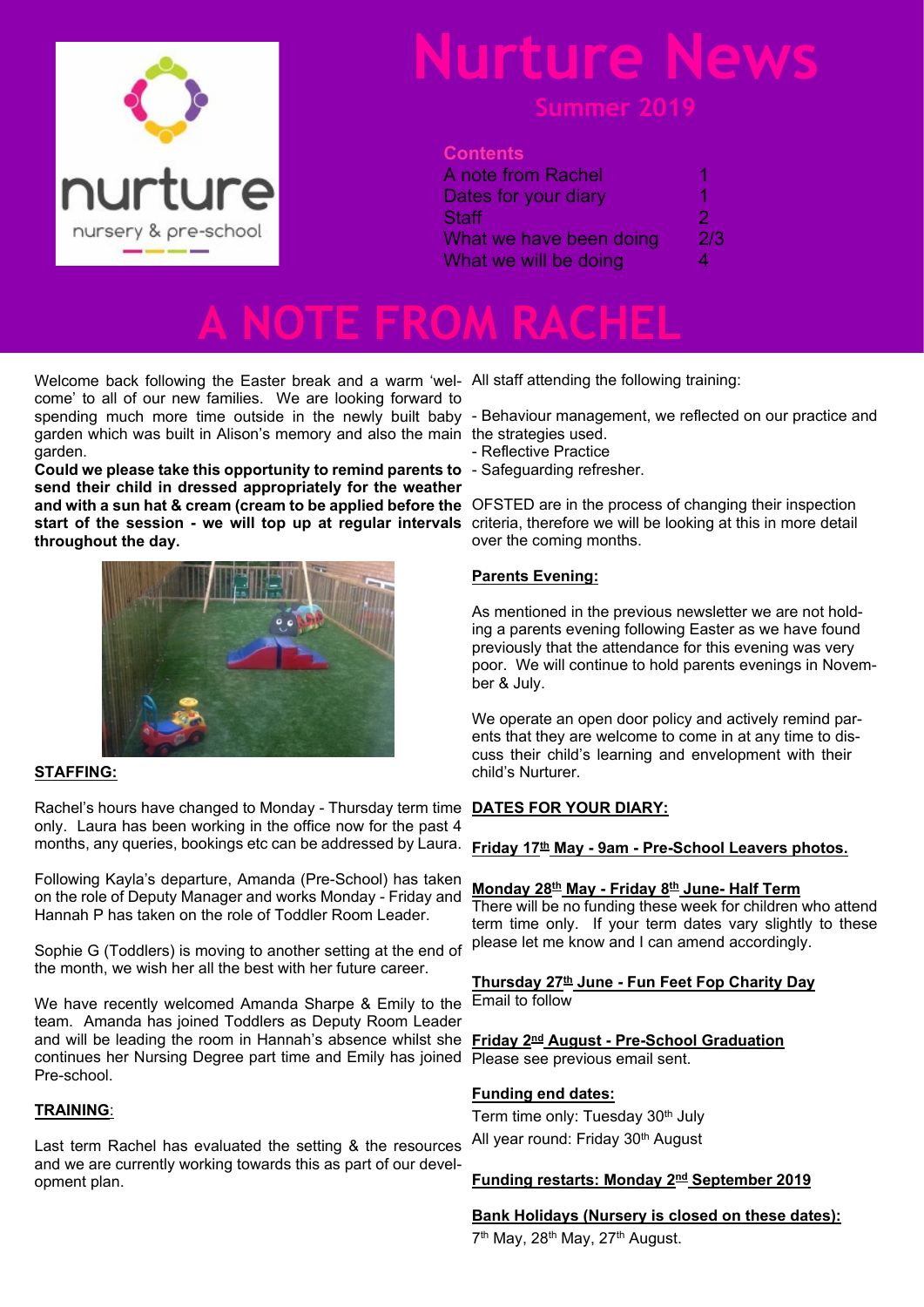

### **Nurture News Summer 2019**

### **Baby Room**

### **Staff**



**Courtney Room Leader**



**Sophie**

**Welcome back following the Easter break and a very warm welcome to our new babies who have all settled in amazingly.**

**We have sadly said 'goodbye' to Lucy and wish all the best in her new adventure. Kayleigh has stepped down from the position of Room Leader and is currently working amongst all rooms.**

**Taking over as Room Leader is Courtney who is supported by Sophie, both of whom have experience of caring for babies.**

### **What we have been doing in the Baby Room**

**The babies had lots to celebrate during February. We 'mixed' up our ingredients for Pancake Day, sampled oriental food for Chinese New Year and felt the love for Valentine's day…**









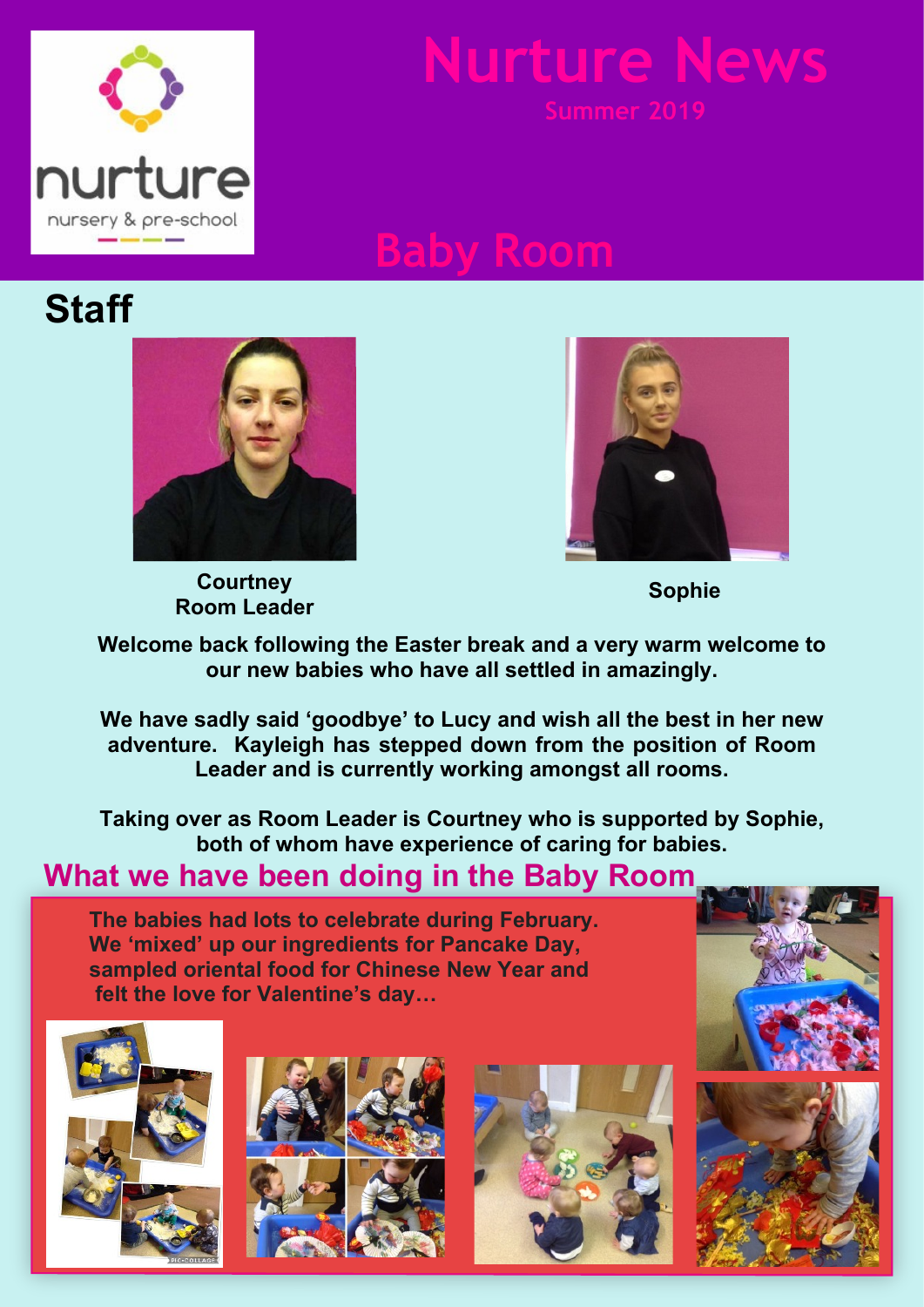

# **Nurture News**

## **Baby Room**

### **What we have been doing in the Baby Room …**

**We celebrated Easter with our Easter themed sensory trays, the babies explored various textures such as straw and feathers and thoroughly enjoyed chocolate tasting!**



**The babies have thoroughly enjoyed exploring the new baby garden. We have been enhancing our physical development and exploring new textures. Could we ask parents to send in wellies so the babies can enjoy the outdoors in all weather (we have waterproof all in one's)**